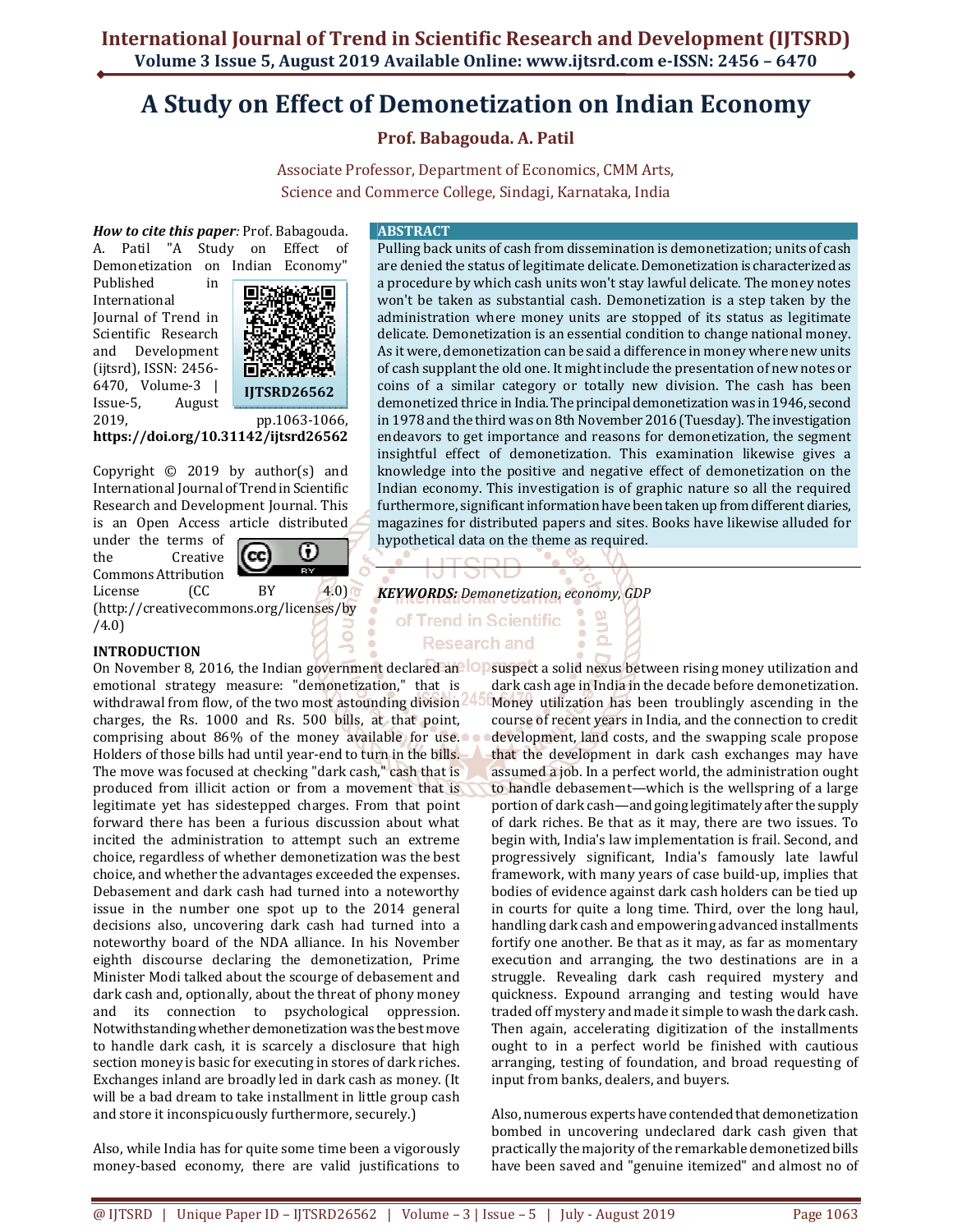#### International Journal of Trend in Scientific Research and Development (IJTSRD) @ www.ijtsrd.com eISSN: 2456-6470

the estimated \$2 trillion dark cash reserved abroad has been uncovered. There are a couple of issues with this line of examination. To begin with, by driving individuals to store cash, demonetization expelled namelessness and made a future examination of investors who can't legitimize the salary. Second, perceive that demonetization without anyone else's input can't reveal the supply of dark cash, however, it can absolutely obstruct the progression of dark cash. There is boundless perplexity about a load of dark cash (that is, riches) and the age and stream of dark cash. The greater part of a load of dark cash in India isn't put away in high category bills however, inland, gold, and in remote money resources. Along these lines, to anticipate that demonetization should reveal "\$2 trillion dark cash" does not seem significant. By striking at money, the administration trusts to make those exchanges harder. In the repercussions of demonetization, individual selling land is probably going to reconsider before tolerating bags loaded with money.

As far as overflow benefits, plainly, there has been an extreme move in the selection and pace of advanced exchanges since demonetization. A large number of Indians, even little scale road merchants, are moving to acknowledge advanced installments. In the interim, banking also is encountering a flood in support. While the administration's monetary incorporation conspire—Pradhan Mantri Jan Dhan Yojana (PMJDY)— had made a ledger for pretty much every family unit in the course of recent years, the majority of these records were lying lethargic as of not long ago. Since demonetization, there has been a huge flood in stores into these records just as an accent in action and a decrease in torpid records. Last yet not the least, the ascent in digitalization is prodding development in the fin-tech space.

#### **OBSERVATIONS**

The Central Bureau of Intelligence has made a delicate gauge that dark cash of India is around Rs 25 lakh crore or on the M other hand almost US \$ 500 billion. The sum is equivalent to the size for the Indian government to execute two-year "s spending plan without any duty or obtaining. The greatest mission of demonetization is depicted as battling dark cash. India"s economy truly holds a major parallel economy where unreported pay is the standard. Dark cash is basically paid which is produced all the time through corrupt methods or aggregated unaccounted riches to sidestep charges. The biggest wellspring of dark cash in the nation is tax avoidance. The government assesses that just around 3 percent of Indian pay annual charges. Further avoidance of assessment, extract, and traditions are too normal.

The term "black money" is utilized to allude to three particular classes dark riches, dark pay and dark money, the term "black" suggesting its "illegal" or unaccounted nature. Plainly "black wealth" is a few times more than dark salary. What's more, dark pay is a few times more than dark money. Dark salary can be earned even without the utilization of money, for instance, with gold or precious stones. Despite the fact that demonetization may demonstrate to be helpful in decreasing the degree of dark cash in the economy, it won"t stop the stream. As indicated by Professor Arun Kumar, Jawaharlal Nehru College, "government"s move not to be a heavy hammer blow to the age of dark cash. Rather, it would leave the economy in a difficult situation and individuals bothered". Rajesh Chakrebarti, Jindal Global University, is of the view that "except if the root reasons for debasement are expelled, defilement will proceed. Demonetization is kind of dialysis, to a greater extent a present moment tidying up than an answer to the issue". While this move will help in purifying the current supply of dark cash, there is a need to guarantee that dark cash does not surface in another structure at the appropriate time of time. For this stringent measures furthermore, observing would be required. A few specialists contend that demonetization may not yield wanted outcomes against black cash; rather it makes a burden to the overall population. Raghuram Rajan, the previous RBI Governor says, "Since numerous individuals don't stack their dark cash in real money, it is difficult to flush out dark cash. Obviously, a considerable measure might be in the type of gold, along these lines considerably harder to get". This money swap won't have much impact on the age of dark cash through debasement. This will just assault a piece of dark cash stock and not the progression of dark cash in the economy. More extensive approach activity will be required to stop the age of unaccounted riches.

#### **Impact of demonetization on Indian Economy: Pros and Cons Pros:**

 PM Narendra Modi on a solitary stroke has stifled the dark cash. Out of all-out cash which is Rs 17 lakh crore, Rs 3 lakh crore is evaluated as dark cash. Administrators of dark cash run a parallel economy which debilitates the base of the nation's economy. Modi's demonetization choice brought about the accumulation of enormous stores with the bank, all unaccounted cash has either been saved into the keeps money with the substantial punishment or been just annihilated.

 This demonetization has demonstrated to be a defining moment for the economy by tidying up the dark cash which in turn has carried more borrowings to the treasury, improved swelling viewpoint and expanded GDP of India. Venture openings have likewise been resuscitated and gave a lift to the framework and the assembling segment. A tremendous measure of cash saved in banks which thus aided decreases loan costs and lower annual duty rate.

 It is said that land is an industry flourish on dark cash. The measure of illicit cash engaged in this area is enormous. A gauge discloses to us that in Delhi - NCR at any rate 40 percent of land arrangements are in dark. Modi's demonetization move decreased the progression of unaccounted cash into the land part. This will help in abridging the utilization of dark cash inland area which thusly brings about the decrease in the costs of land also, property.

 Demonetisation was a powerful hit to the fake Indian money. Money with syndicate administrator working both inside and outside the nation has been squandered. Fake cash is one of the primary reasons behind the degrading of the genuine worth of Indian money. Indian Statistical Institute announced that at any given purpose of time counterfeit cash notes adding up to Rs 400 crore were available for use in the economy and around Rs 70 crore phony money notes are pushed into the nation consistently. Be that as it may, the genuine number could be a lot bigger. With Prime Minister Modi's demonetization choice to boycott old money notes of Rs 500 and Rs 1,000 notes, what's more, supplanting them with new one totally sucked the course of phony cash.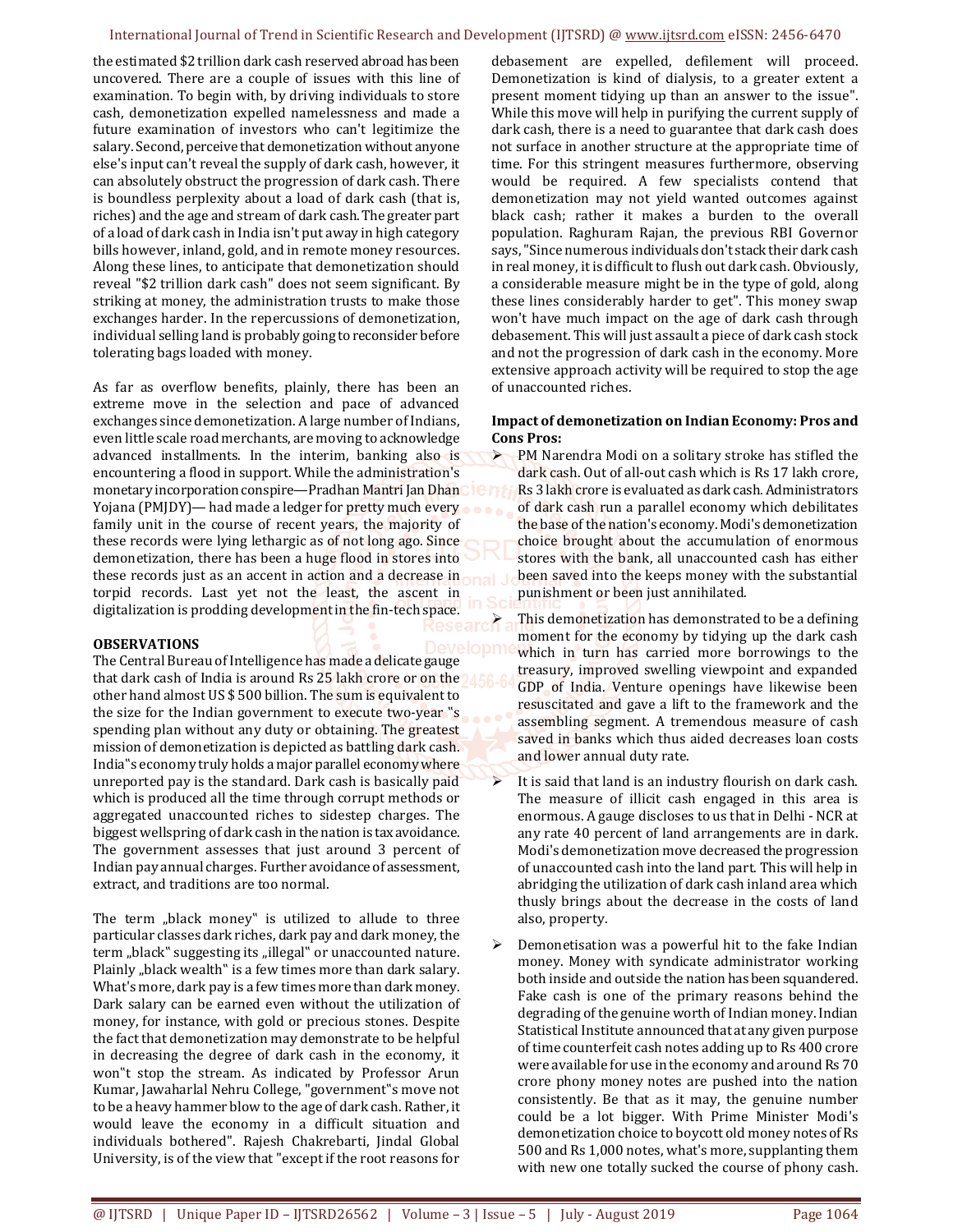As new money notes have accompanied profoundly propelled security highlights which are scarcely conceivable to repeat.

- $\triangleright$  The primary wellspring of Terror financing is through fake cash and hawala. This is the manner in which it works. Counterfeit money is coursed by the system of hawala administrators. These hawala administrators have a connection with players also, runners of arms and medications. By implication, they all wind up financing fear based oppression. Moreover, the fear mongers get tremendous cash by gifts steering such as cash through hawala exchanges. All channels of dread financing are currently shut with control in the course of fake cash and hawala administrators.
- $\triangleright$  Stone pelting has decreased in Kashmir in view of note boycott. No stone pelting has been accounted for in Kashmir since the withdrawal of most noteworthy cash notes from the economy. As revealed by. Insight organizations 1,000 crores are sent every year by Pakistan to the separatists for making disorder in Kashmir. The cash to the separatists is moved through hawala. With hawala exchanges totally diminished left separatists carelessly. Modi totally disassembled the Kashmir turmoil with his careful strike called demonetization.

#### **Cons:**

- $\triangleright$  Demonetisation offered to ascend to liquidity issue as individuals thought that it was hard to get an adequate measure of money to satisfy their fundamental needs. Minimal area of the general public primarily relies upon money to meet their day by day exchanges. Out of complete money available for use 500 rupee notes and comprised about 49% as far as worth. More the time is required to resupply Rs 500 notes, the more will be the span of the liquidity emergency.
- Item and general money advertise exchanges felt a prompt effect. There is a disturbance in current liquidity circumstance, as family units are probably going to get influenced by the noted trade and money withdrawals terms laid by the administration. The economy has as of now borne transient costs, for example, the time individuals squandered in long ques, liquidity emergency in the casual economy, the laborer cutbacks and numerous appalling passings. Certain segments of the general public in particular farming segment, little merchants, family units, day by day workers and so on confronted transient disturbances because of nonappearance of fluid money.
- Gross domestic product arrangement will be influenced by the decrease in utilization request and negative effect on dispensable income. Land bundles are normally paid in real money. With confinements on money exchanges, land costs would fall. As littler/sloppy players get influenced, interest no doubts bequest may decline. There would be a negative effect on NBFC"s that make disbursements in real money and do the vast majority of their accumulations in money. These incorporate gold financing organizations, small scale money organizations and so on.
- $\triangleright$  There will be included substitution expenses of cash. The expanded expense of working ATM"s should be refilled all the more frequently and furthermore, it will

be a colossal weight on banks. Besides disturbance of old money units and printing of new cash will include costs, which must be borne by the government and on the off chance that expenses are higher than the advantages, at that point, there is no utilization of demonetization. Demonetization itself won't battle dark salary. The most significant strategy ought to be charge organization where the charge experts can screen consumption and coordinating it with a salary of the particular people.

Though Digitization may be a positive effect of demonetization, India to become a cashless economy will take time. Bloomberg data shows the share of cash in the volume of consumer transactions is 98% and much of the cash transactions are in rural India. PwC Report showed that India"s unbanked population still stood at 233 million, suggesting that much remains to be done before people can be on-boarded on to the digital bandwagon.

#### **Conclusion:**

It might be on the whole correct to state that demonetization will demonstrate to be helpful for the Indian economy in the long run. The effect of cash swap on the country"s duty structure would be felt in a long time to come. Government income will increment in the structure of expanded expense gathering, bank stores will build driving to lower financing costs on credits, and government can channelize this expanded income towards the usage of tasks of National significance.

Further, the subsidizing to unlawful or on the other hand unlawful exercises which emerge due to unaccounted money stream will diminish. The government can now effectively follow unreported salary bringing about decreasing of degenerate practices and cash washing. Be that as it may, it is additionally to be noticed that a definitive goal of demonetization to flush out dark cash from the economy may not be accomplished, until the genuine individuals behind dark cash are focused on. Also, individuals have contributed their dark cash in resources like land and gold; in this way, it winds up troublesome on government"s part to track dark cash. The accomplishment of demonetization relies on the formalization by the administration which will ideally change the outlook of individuals to cease from unlawful exercises and dark cash.

#### **REFERENCES:**

- [1] S. Balamurugan and B. K. Hemalatha, "Impacts on Demonetization: Organized and Unorganized Sector", IOSR Journal of Humanities and Social Science, e-ISSN: 2279-0837, p-ISSN: 2279-0845, 2016, pp. 01-11.
- [2] K. Veerakumar, "A Study on People Impact on Demonetization", International Journal of Interdisciplinary Research in Arts and Humanities, vol 2, issue 1, 2017, pp. 9-12.
- [3] Economic Survey 2016-17, "Demonetisation: To Deify or Demonize?", Economic Division, Department of Economic Affairs, Ministry of Finance, Government of India, January, 2017, pp. 53-81.
- [4] "Withdrawal of Legal Tender Status for INR 500 and INR 1000 Notes: RBI Notice (Revised)". Reserve Bank of India, 8 November 2016.